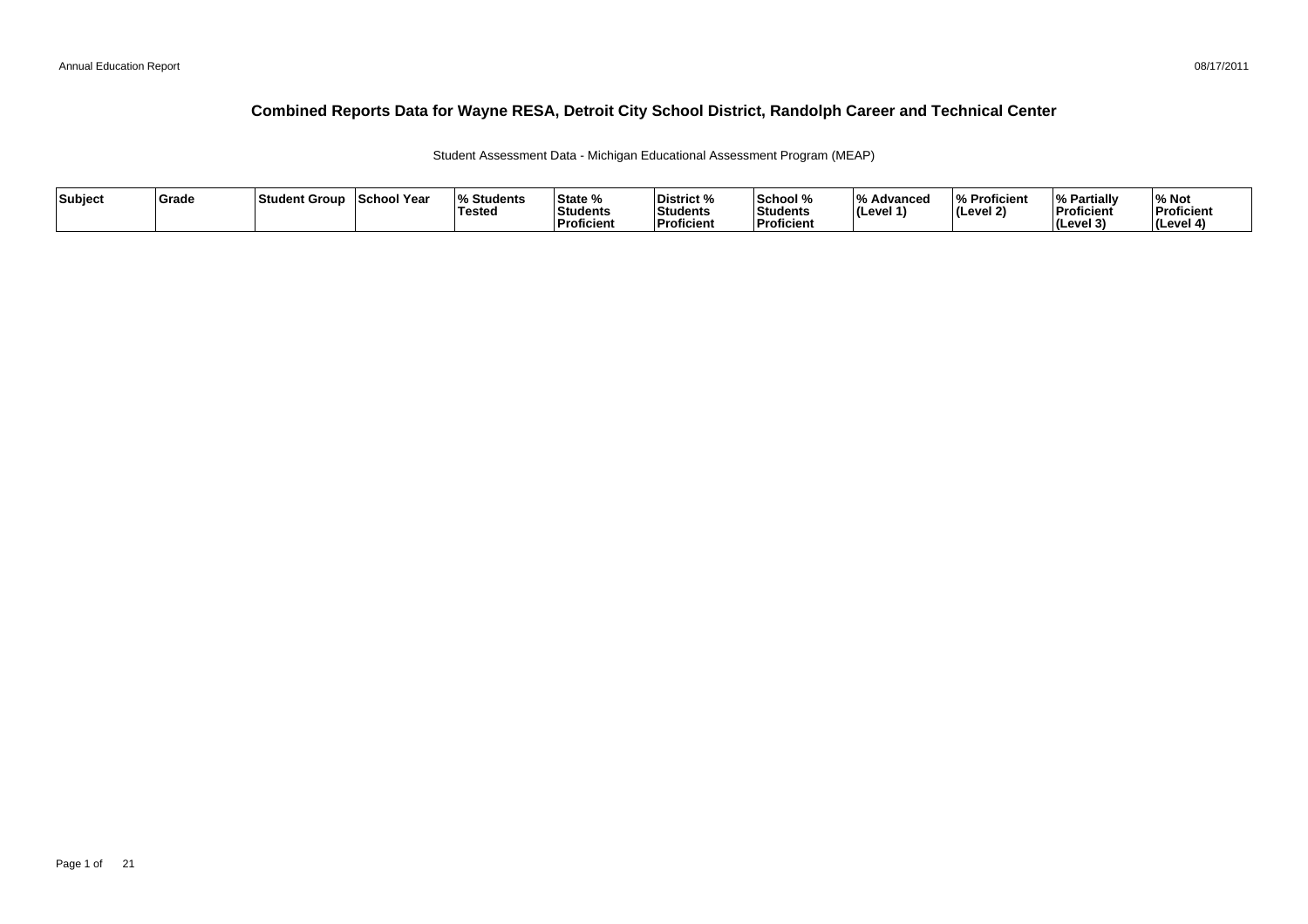#### 08/17/2011

#### **Combined Reports Data for Wayne RESA, Detroit City School District, Randolph Career and Technical Center**

Student Assessment Data - Michigan Merit Examination (MME)

| Subject | Grade | ⊺Student Group | School Year | <b>Students</b> l%<br><b>Tested</b> | State %<br><b>Students</b><br><b>Proficient</b> | District %<br><b>Students</b><br>Proficient | School %<br>Students<br><b>Proficien</b> | 1 O /<br><i>/</i> ∘ Advanced<br>∣(Level 1' | % Proficient<br>$ $ (Level 2) | <sup>1</sup> % Partiali<br>Proficient<br>$ $ (Level $3$ | % Not<br>Proficient<br>(Level 4) |
|---------|-------|----------------|-------------|-------------------------------------|-------------------------------------------------|---------------------------------------------|------------------------------------------|--------------------------------------------|-------------------------------|---------------------------------------------------------|----------------------------------|
|---------|-------|----------------|-------------|-------------------------------------|-------------------------------------------------|---------------------------------------------|------------------------------------------|--------------------------------------------|-------------------------------|---------------------------------------------------------|----------------------------------|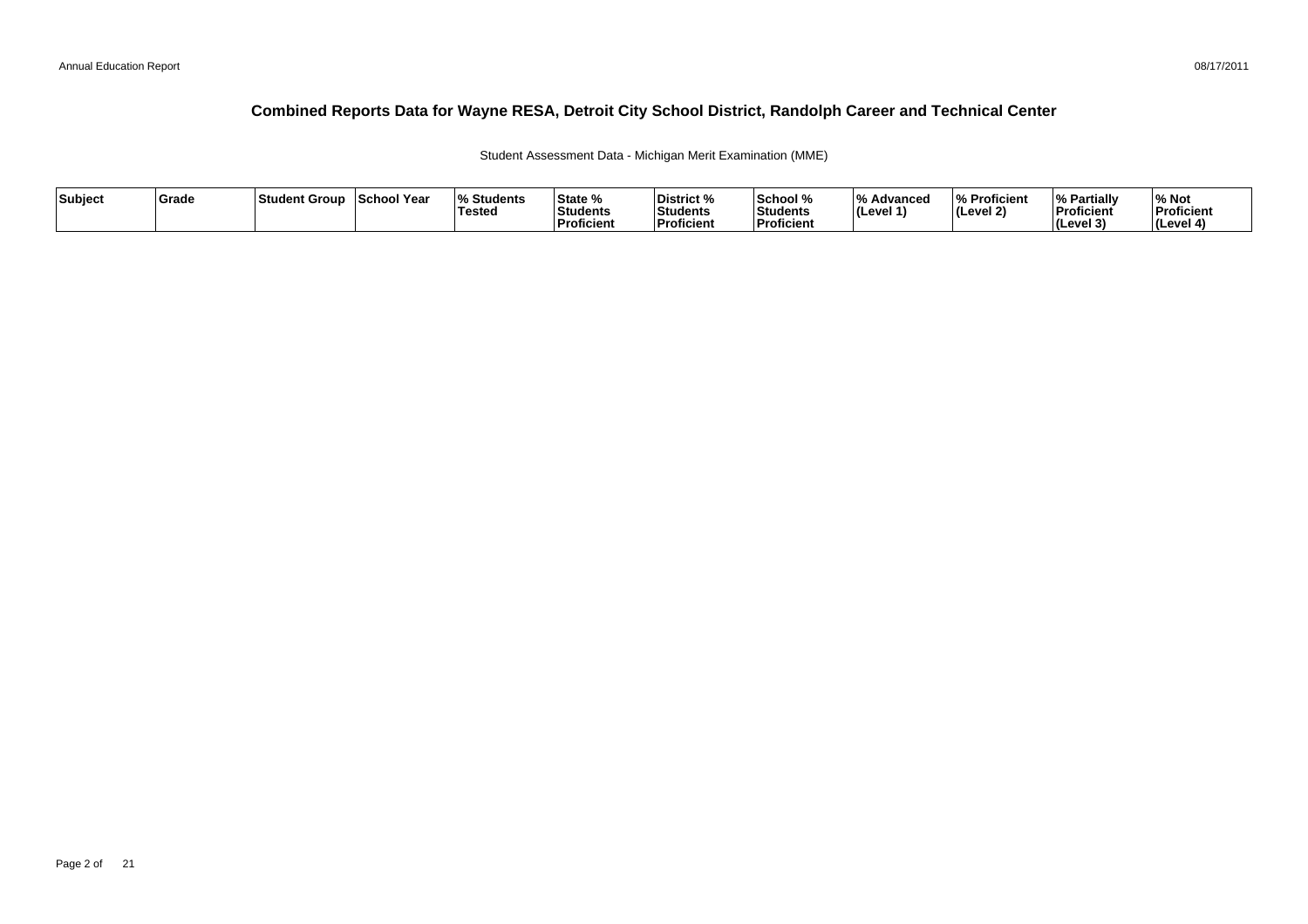Student Assessment Data - MI-Access : Functional Independence

| Subject | Grade | <b>Student Group</b> | School Year | <b>Students</b><br>Tested | State % Students District %<br>Proficient | <b>Students</b><br><b>Proficient</b> | School %<br>l Students<br>.<br><b>Proficient</b> | Surpassed<br>(Level 1) | l 0/<br><b>Attained</b><br>(Level 2) | ا Emerging<br>$ $ (Level 3 <sup>'</sup> |
|---------|-------|----------------------|-------------|---------------------------|-------------------------------------------|--------------------------------------|--------------------------------------------------|------------------------|--------------------------------------|-----------------------------------------|
|---------|-------|----------------------|-------------|---------------------------|-------------------------------------------|--------------------------------------|--------------------------------------------------|------------------------|--------------------------------------|-----------------------------------------|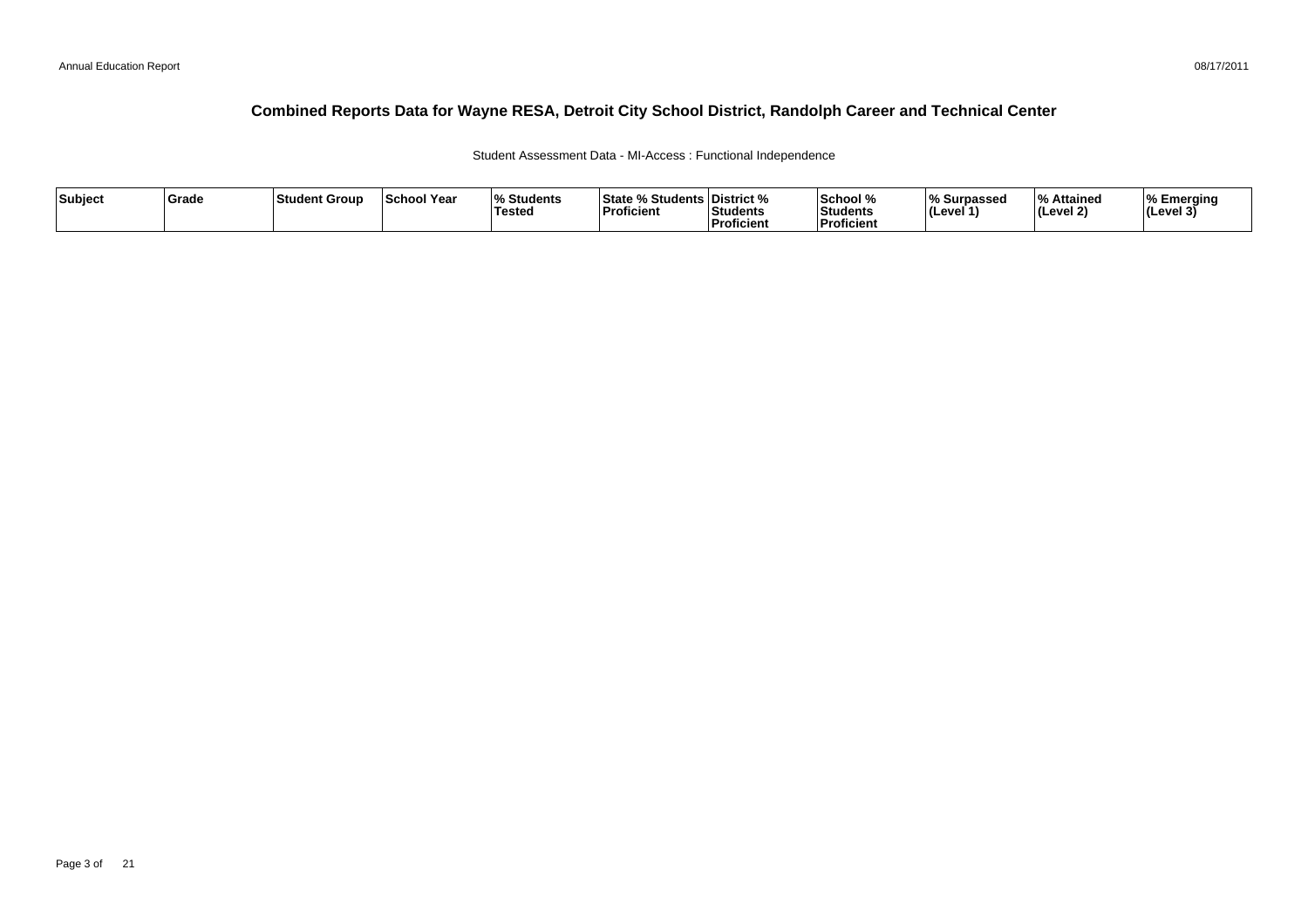Student Assessment Data - MI-Access : Supported Independence

| Subject | Grade | <b>Student Group</b> | School Year | <b>Students</b><br>Tested | State % Students District %<br>Proficient | <b>Students</b><br><b>Proficient</b> | School %<br>l Students<br>.<br><b>Proficient</b> | Surpassed<br>(Level 1) | l 0/<br><b>Attained</b><br>(Level 2) | ا Emerging<br>$ $ (Level 3 <sup>'</sup> |
|---------|-------|----------------------|-------------|---------------------------|-------------------------------------------|--------------------------------------|--------------------------------------------------|------------------------|--------------------------------------|-----------------------------------------|
|---------|-------|----------------------|-------------|---------------------------|-------------------------------------------|--------------------------------------|--------------------------------------------------|------------------------|--------------------------------------|-----------------------------------------|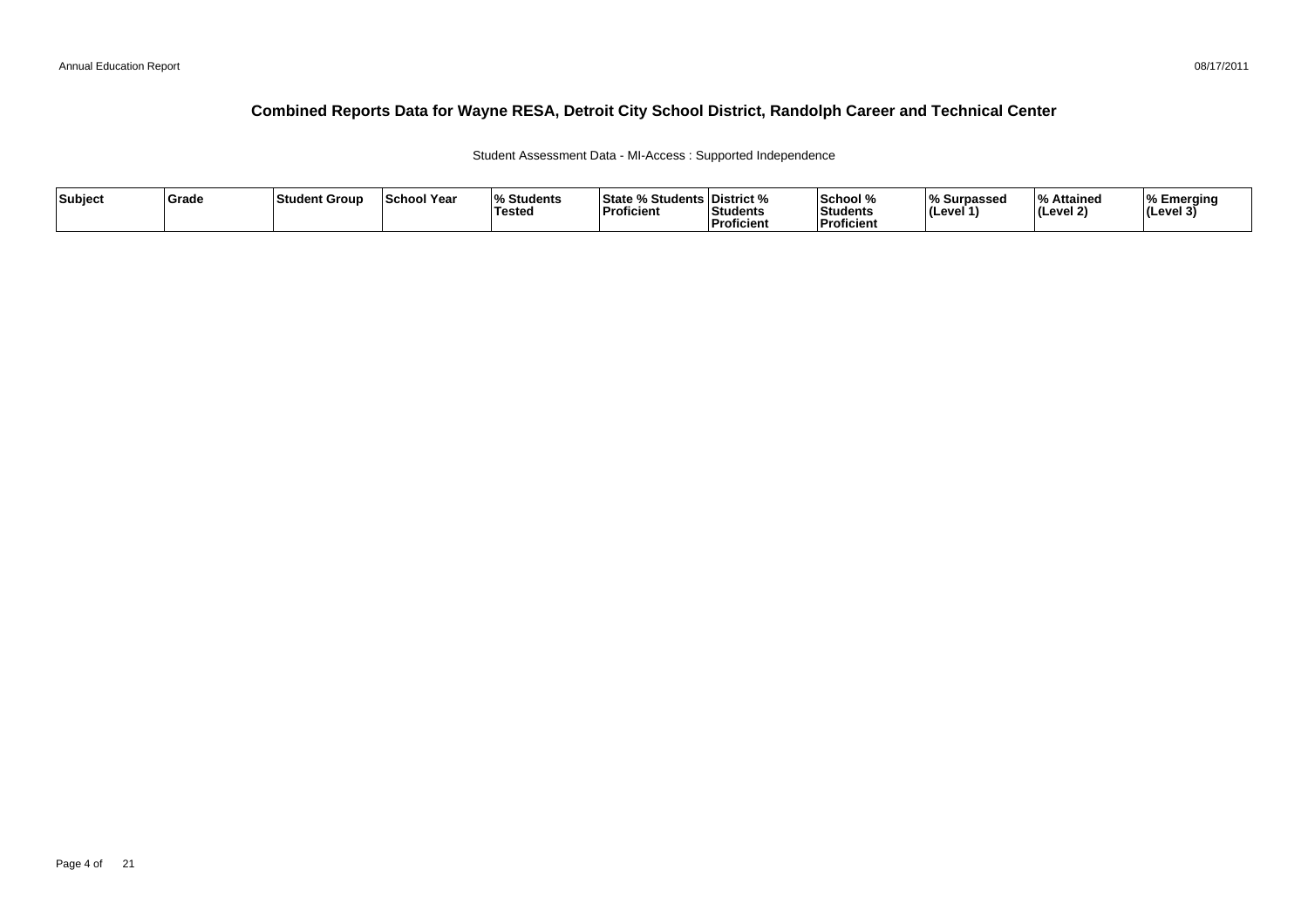Student Assessment Data - MI-Access : Participation

| Subject | Grade | <b>Student Group</b> | School Year | <b>Students</b><br>Tested | <b>State % Students District %</b><br>Proficient | <b>Students</b><br><b>Proficient</b> | 'School %<br><b>Students</b><br>Proficient | Surpassed<br>ILevel 1 | l 0/<br><b>Attained</b><br>(Level 2) | ا Emerging<br>$ $ (Level 3 <sup>'</sup> |
|---------|-------|----------------------|-------------|---------------------------|--------------------------------------------------|--------------------------------------|--------------------------------------------|-----------------------|--------------------------------------|-----------------------------------------|
|---------|-------|----------------------|-------------|---------------------------|--------------------------------------------------|--------------------------------------|--------------------------------------------|-----------------------|--------------------------------------|-----------------------------------------|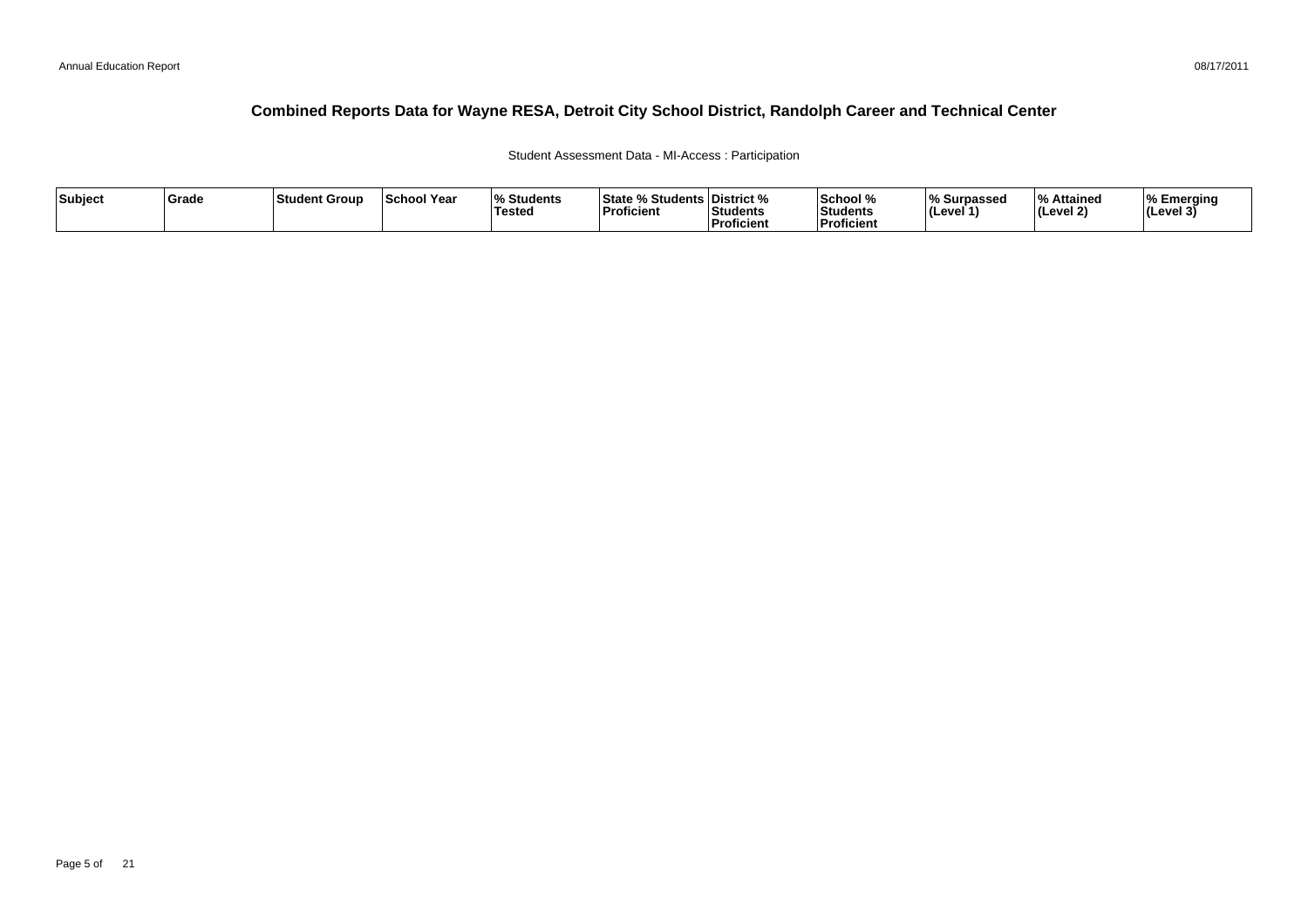Student Assessment Data - MEAP-Access

| Subject | Grade | ⊦Student Grour | <b>School Year</b> | <b>Students</b><br>Tested | <b>Students</b><br>∣State %<br>Proficient | District %<br>، 2۰۱<br>⊦Students<br>Proficient | School %<br>Students<br><b>Proficient</b> | '% Level | <b>Level</b> 2 | Level : |
|---------|-------|----------------|--------------------|---------------------------|-------------------------------------------|------------------------------------------------|-------------------------------------------|----------|----------------|---------|
|---------|-------|----------------|--------------------|---------------------------|-------------------------------------------|------------------------------------------------|-------------------------------------------|----------|----------------|---------|

08/17/2011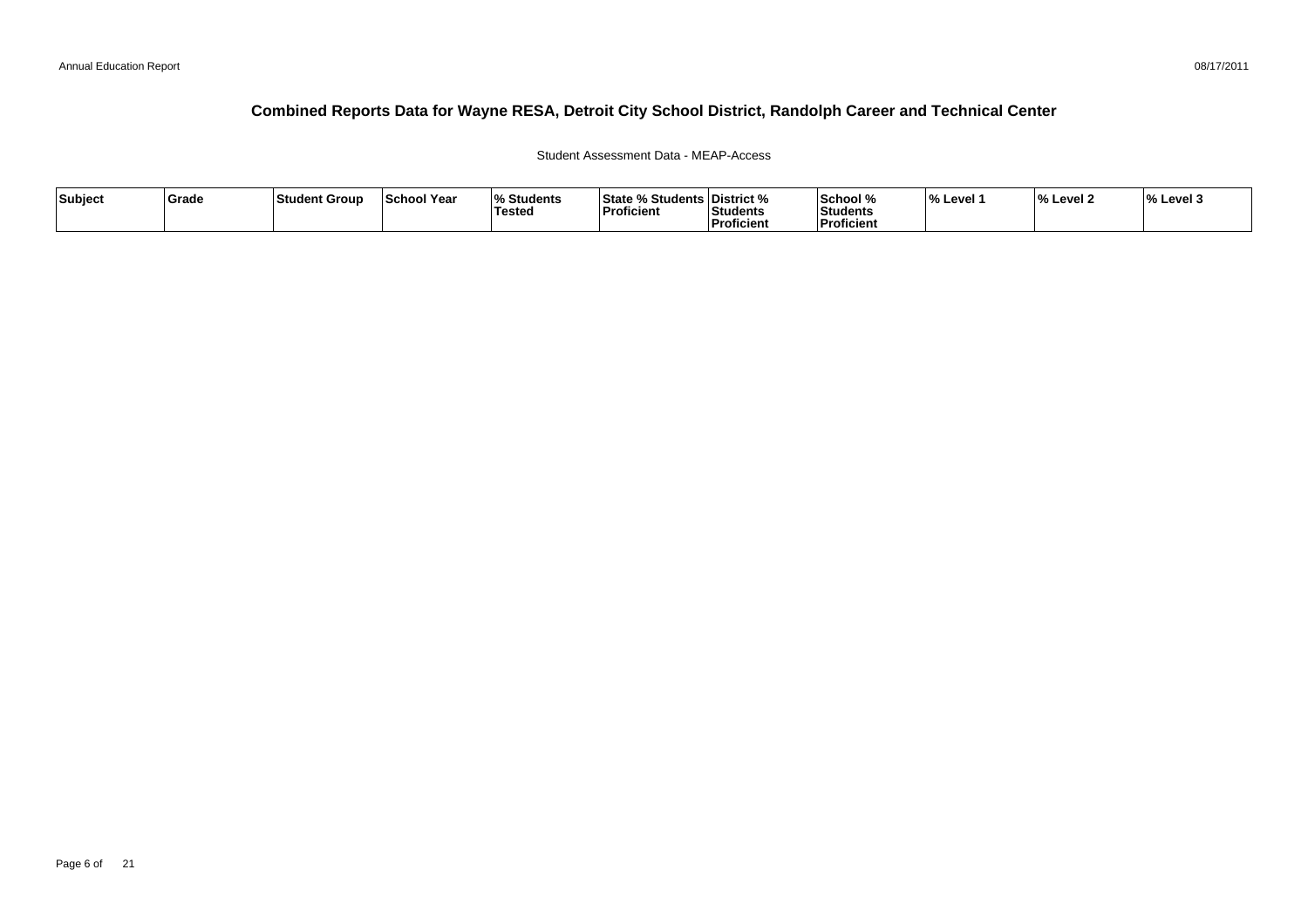#### AYP Detail Data

| <b>Student Group</b>                           | Location        | <b>Subject</b>                     | % Tested (Goal 95%) | % Proficient for AYP* |
|------------------------------------------------|-----------------|------------------------------------|---------------------|-----------------------|
| <b>All Students</b>                            | State           | English Language Arts /<br>Reading | 98.9%               | 93.7%                 |
| <b>All Students</b>                            | State           | <b>Mathematics</b>                 | 98.6%               | 94.4%                 |
| <b>All Students</b>                            | <b>District</b> | English Language Arts /<br>Reading | 94.9%               | 85.2%                 |
| <b>All Students</b>                            | District        | Mathematics                        | 94%                 | 87.5%                 |
| American Indian or Alaska<br><b>Native</b>     | <b>State</b>    | English Language Arts /<br>Reading | 98.4%               | 92.1%                 |
| American Indian or Alaska<br>Native            | State           | <b>Mathematics</b>                 | 98.1%               | 93.4%                 |
| American Indian or Alaska<br>Native            | <b>District</b> | English Language Arts /<br>Reading | 93.3%               | 89.5%                 |
| American Indian or Alaska<br><b>Native</b>     | <b>District</b> | <b>Mathematics</b>                 | 91.7%               | 87.1%                 |
| Asian, Native Hawaiian, or<br>Pacific Islander | State           | English Language Arts /<br>Reading | 100.5%              | 96.5%                 |
| Asian, Native Hawaiian, or<br>Pacific Islander | <b>State</b>    | <b>Mathematics</b>                 | 99.3%               | 97.4%                 |
| Asian, Native Hawaiian, or<br>Pacific Islander | District        | English Language Arts /<br>Reading | 98.5%               | 90%                   |
| Asian, Native Hawaiian, or<br>Pacific Islander | <b>District</b> | <b>Mathematics</b>                 | 98.5%               | 95.5%                 |
| <b>Black or African American</b>               | State           | English Language Arts /<br>Reading | 96.8%               | 87.7%                 |
| <b>Black or African American</b>               | <b>State</b>    | <b>Mathematics</b>                 | 96.4%               | 88.9%                 |
| <b>Black or African American</b>               | <b>District</b> | English Language Arts /<br>Reading | 94.8%               | 84.7%                 |
| <b>Black or African American</b>               | District        | <b>Mathematics</b>                 | 93.8%               | 86.5%                 |
| Hispanic or Latino                             | State           | English Language Arts /<br>Reading | 98.8%               | 91.7%                 |
| Hispanic or Latino                             | <b>State</b>    | <b>Mathematics</b>                 | 98.1%               | 93.4%                 |
| Hispanic or Latino                             | <b>District</b> | English Language Arts /<br>Reading | 95.5%               | 88.8%                 |
| Hispanic or Latino                             | <b>District</b> | <b>Mathematics</b>                 | 94.9%               | 94%                   |
| Two or More Races                              | State           | English Language Arts /<br>Reading | 99.2%               | 94.1%                 |
| Two or More Races                              | <b>State</b>    | <b>Mathematics</b>                 | 99%                 | 94.9%                 |
| Two or More Races                              | <b>District</b> | English Language Arts /<br>Reading | <30                 | <30                   |
| Two or More Races                              | District        | <b>Mathematics</b>                 | $30$                | $30$                  |
| White                                          | State           | English Language Arts /<br>Reading | 99.4%               | 95.1%                 |
| White                                          | <b>State</b>    | <b>Mathematics</b>                 | 99.2%               | 95.6%                 |
| White                                          | District        | English Language Arts /<br>Reading | 96.8%               | 84.5%                 |
| White                                          | <b>District</b> | Mathematics                        | 94.9%               | 91.3%                 |
| Economically<br>Disadvantaged                  | State           | English Language Arts /<br>Reading | 98.4%               | 90.4%                 |
| Economically<br>Disadvantaged                  | <b>State</b>    | <b>Mathematics</b>                 | 98.1%               | 91.9%                 |
| Economically<br>Disadvantaged                  | District        | English Language Arts /<br>Reading | 95.1%               | 85.1%                 |
| Economically<br>Disadvantaged                  | District        | <b>Mathematics</b>                 | 94.3%               | 87.6%                 |
| <b>Limited English Proficient</b>              | <b>State</b>    | English Language Arts /<br>Reading | 99%                 | 85.3%                 |
| <b>Limited English Proficient</b>              | <b>State</b>    | <b>Mathematics</b>                 | 98.2%               | 91.2%                 |
| <b>Limited English Proficient</b>              | District        | English Language Arts /<br>Reading | 96.2%               | 88.6%                 |
| <b>Limited English Proficient</b>              | District        | Mathematics                        | 95.9%               | 93.8%                 |
| <b>Students with Disabilities</b>              | State           | English Language Arts /<br>Reading | 97.8%               | 72.9%                 |
| <b>Students with Disabilities</b>              | <b>State</b>    | Mathematics                        | 97.6%               | 78.9%                 |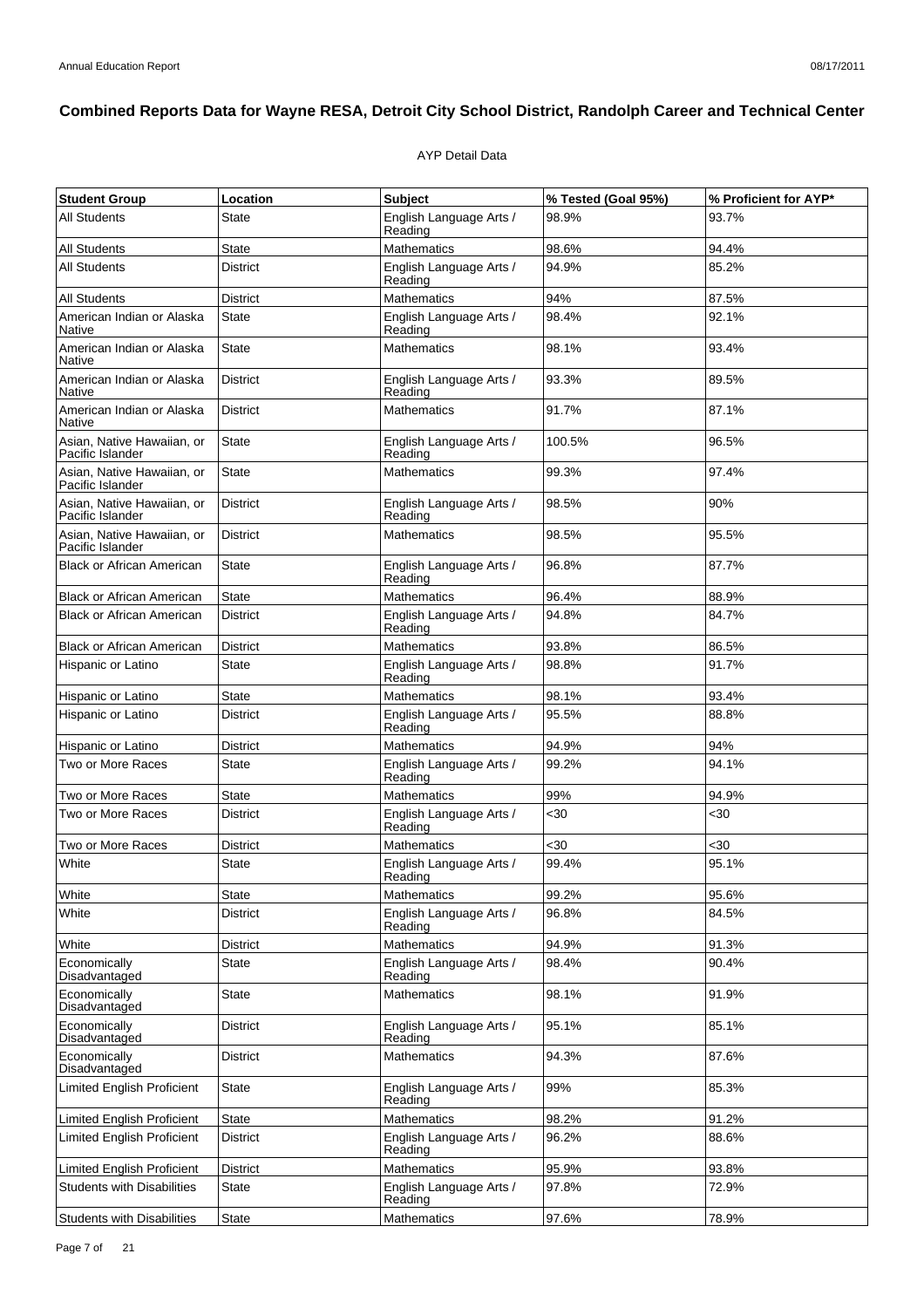#### AYP Detail Data

| Student Group              | Location        | <b>Subiect</b>                       | 1% Tested (Goal 95%) | 1% Proficient for AYP* |
|----------------------------|-----------------|--------------------------------------|----------------------|------------------------|
| Students with Disabilities | <b>District</b> | English Language Arts /<br>l Reading | 190.1%               | 55.3%                  |
| Students with Disabilities | <b>District</b> | <b>I</b> Mathematics                 | 88.8%                | 166.5%                 |

Note: 1100 Recently arrived LEP students took part in the State's ELPA instead of the MEAP/MME/MI-Access.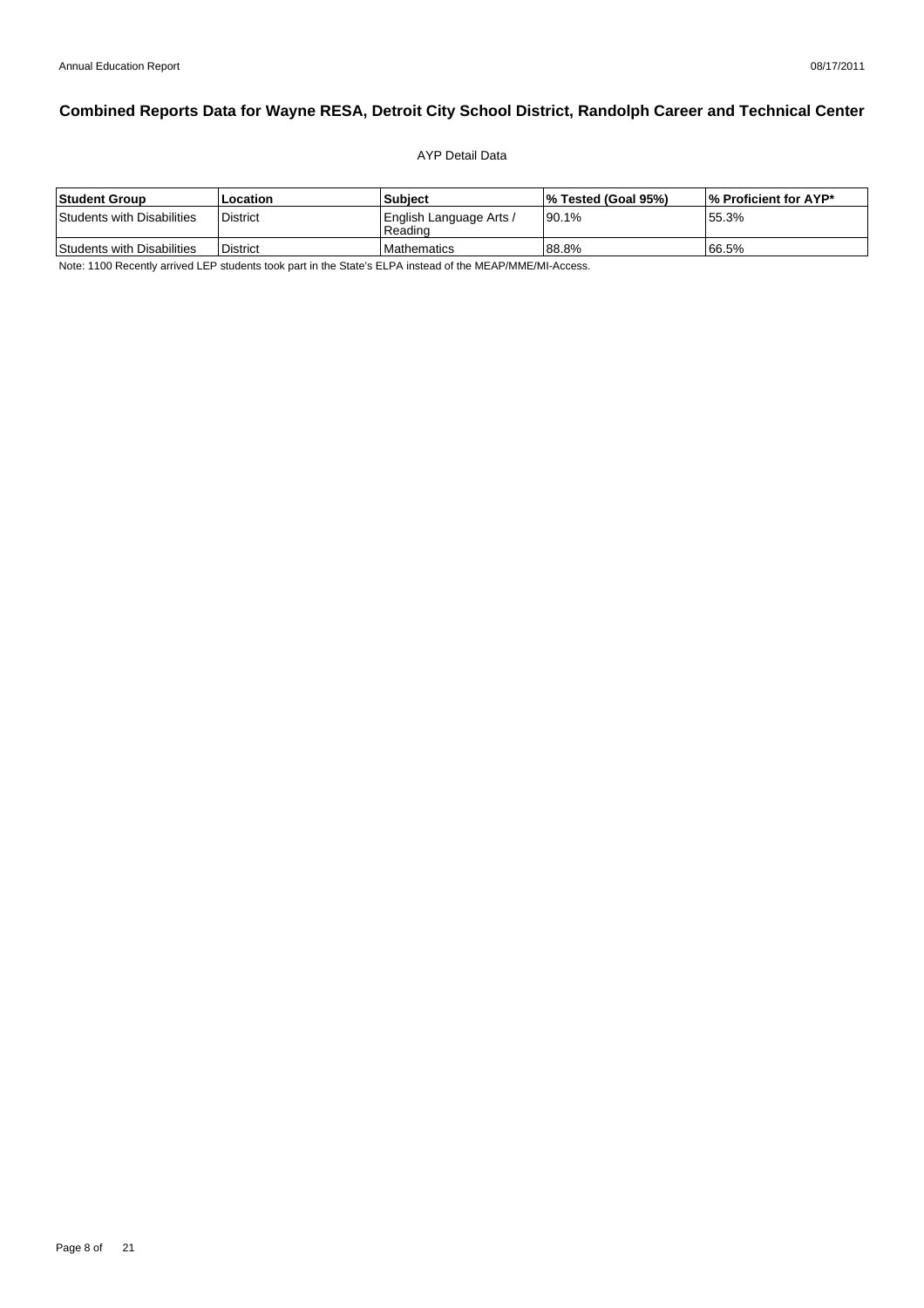AYP Detail Data - Graduation Rate

| <b>Student Group</b>                        | Location        | <b>Graduation Rate (High Schools only) (Goal</b><br>$80\%$ |
|---------------------------------------------|-----------------|------------------------------------------------------------|
| <b>All Students</b>                         | <b>State</b>    | 75.96%                                                     |
| <b>All Students</b>                         | <b>District</b> | 62.27%                                                     |
| <b>All Students</b>                         | School          | $<$ 10                                                     |
| American Indian or Alaska Native            | <b>State</b>    | 65.87%                                                     |
| American Indian or Alaska Native            | <b>District</b> | 67.65%                                                     |
| Asian, Native Hawaiian, or Pacific Islander | <b>State</b>    | 87.07%                                                     |
| Asian, Native Hawaiian, or Pacific Islander | <b>District</b> | 70.69%                                                     |
| <b>Black or African American</b>            | <b>State</b>    | 57.97%                                                     |
| <b>Black or African American</b>            | <b>District</b> | 62.72%                                                     |
| <b>Black or African American</b>            | School          | < 10                                                       |
| Hispanic or Latino                          | <b>State</b>    | 63.52%                                                     |
| Hispanic or Latino                          | <b>District</b> | 59.11%                                                     |
| Two or More Races                           | <b>State</b>    | 66.55%                                                     |
| White                                       | <b>State</b>    | 82.04%                                                     |
| White                                       | <b>District</b> | 39.17%                                                     |
| Economically Disadvantaged                  | <b>State</b>    | 66.59%                                                     |
| Economically Disadvantaged                  | <b>District</b> | 63.16%                                                     |
| <b>Limited English Proficient</b>           | <b>State</b>    | 83.13%                                                     |
| <b>Limited English Proficient</b>           | <b>District</b> | < 10                                                       |
| <b>Students with Disabilities</b>           | <b>State</b>    | 58.68%                                                     |
| <b>Students with Disabilities</b>           | <b>District</b> | 45.79%                                                     |

\* All data based on students enrolled for a full academic year.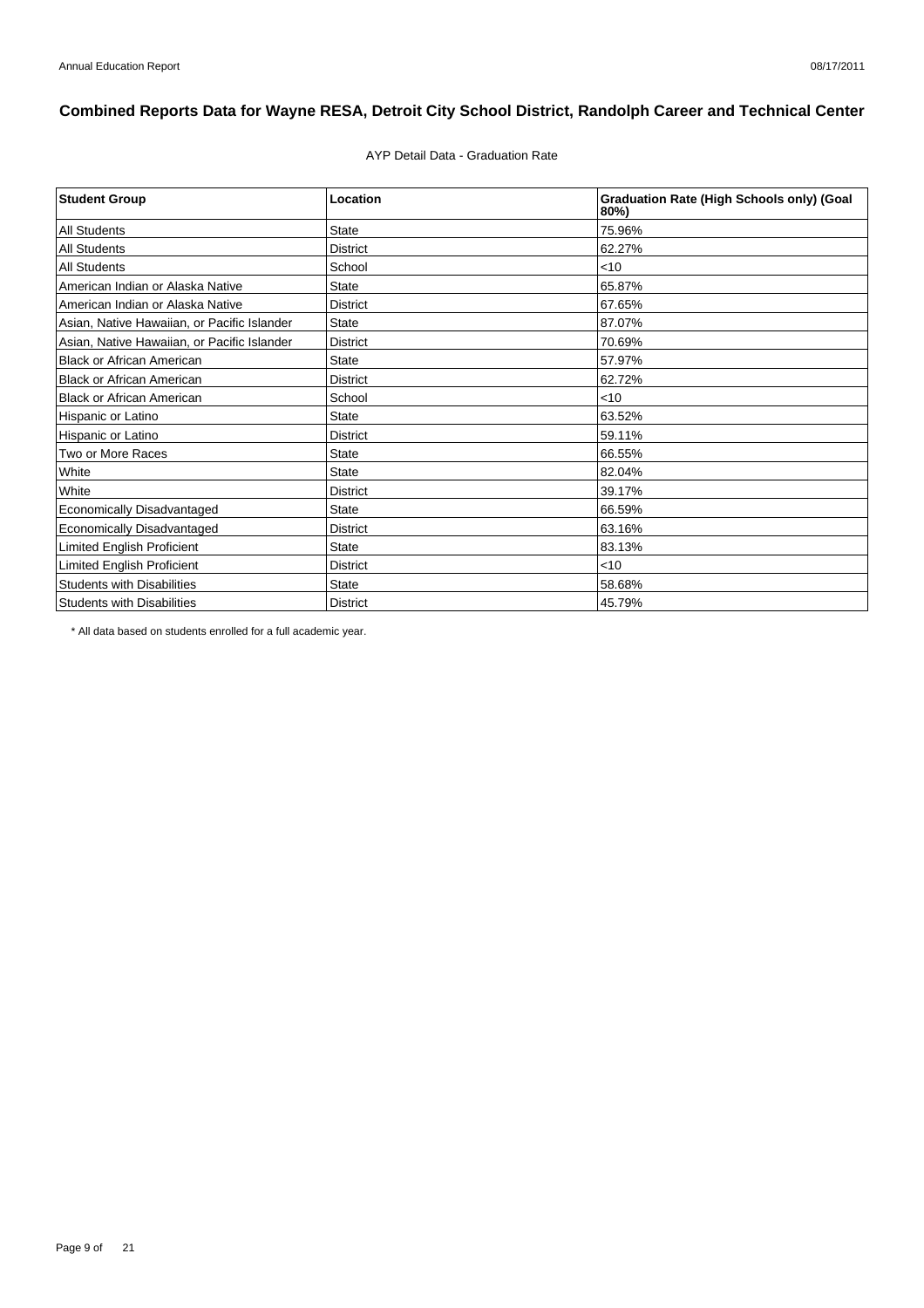#### AYP Detail Data - Attendance Rate

| <b>Student Group</b>                        | Location        | Attendance Rate (Goal 90%) |
|---------------------------------------------|-----------------|----------------------------|
| <b>All Students</b>                         | <b>State</b>    | 94.9%                      |
| <b>All Students</b>                         | <b>District</b> | 88.8%                      |
| <b>All Students</b>                         | School          | 72.1%                      |
| American Indian or Alaska Native            | <b>State</b>    | 94%                        |
| American Indian or Alaska Native            | <b>District</b> | 88.6%                      |
| Asian, Native Hawaiian, or Pacific Islander | <b>State</b>    | 96.6%                      |
| Asian, Native Hawaiian, or Pacific Islander | <b>District</b> | 93.4%                      |
| <b>Black or African American</b>            | <b>State</b>    | 91.9%                      |
| <b>Black or African American</b>            | <b>District</b> | 88.4%                      |
| <b>Black or African American</b>            | School          | 72.1%                      |
| Hispanic or Latino                          | <b>State</b>    | 94.2%                      |
| Hispanic or Latino                          | <b>District</b> | 91.8%                      |
| Two or More Races                           | <b>State</b>    | 94.7%                      |
| White                                       | <b>State</b>    | 95.6%                      |
| White                                       | <b>District</b> | 89.1%                      |
| Economically Disadvantaged                  | <b>State</b>    | 93.4%                      |
| <b>Economically Disadvantaged</b>           | <b>District</b> | 88.3%                      |
| Economically Disadvantaged                  | School          | 70.7%                      |
| <b>Limited English Proficient</b>           | <b>State</b>    | 94.8%                      |
| <b>Limited English Proficient</b>           | <b>District</b> | 92.1%                      |
| <b>Students with Disabilities</b>           | <b>State</b>    | 93.4%                      |
| <b>Students with Disabilities</b>           | <b>District</b> | 86.7%                      |
| <b>Students with Disabilities</b>           | School          | 39.4%                      |

\* All data based on students enrolled for a full academic year.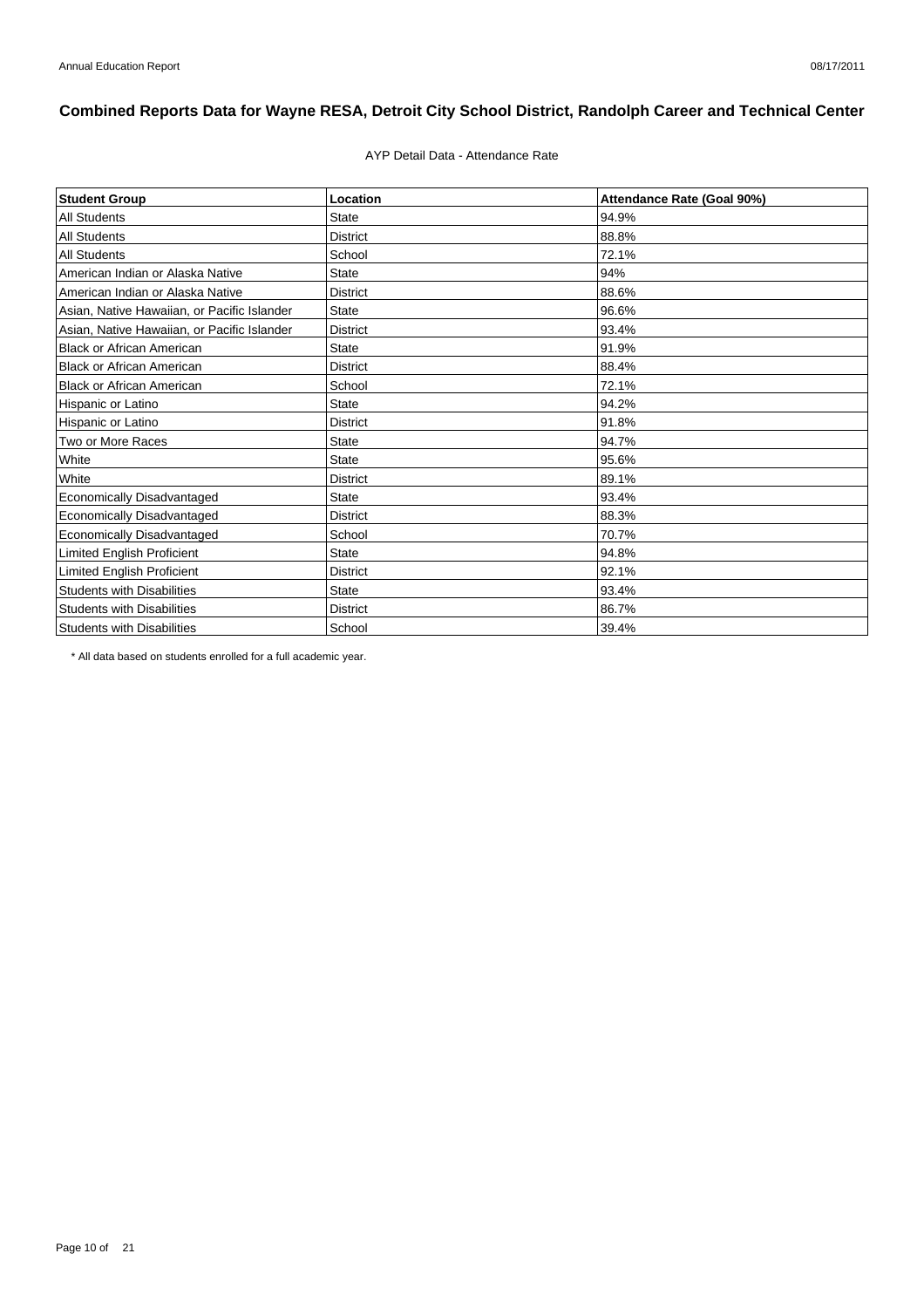#### Michigan Annual AYP Objectives for Reading/ELA

| School Year   | Grade 3 | Grade 4 | Grade 5 | Grade 6 | Grade 7 | Grade 8 | Grade 11 |
|---------------|---------|---------|---------|---------|---------|---------|----------|
| 2001-02       |         | 38%     |         |         | 31%     |         | 42%      |
| 2002-03       |         | 38%     |         |         | 31%     |         | 42%      |
| $ 2003 - 04$  |         | 38%     |         |         | 31%     |         | 42%      |
| $ 2004 - 05 $ |         | 48%     |         |         | 43%     |         | 52%      |
| 2005-06       | 50%     | 48%     | 46%     | 45%     | 43%     | 41%     | 52%      |
| 2006-07       | 50%     | 48%     | 46%     | 45%     | 43%     | 41%     | 52%      |
| 2007-08       | 60%     | 59%     | 57%     | 56%     | 54%     | 53%     | 61%      |
| 2008-09       | 60%     | 59%     | 57%     | 56%     | 54%     | 53%     | 61%      |
| 2009-10       | 70%     | 69%     | 68%     | 67%     | 66%     | 65%     | 71%      |
| $ 2010 - 11$  | 78%     | 77%     | 76%     | 75%     | 74%     | 73%     | 79%      |
| $ 2011 - 12 $ | 86%     | 85%     | 84%     | 83%     | 82%     | 82%     | 86%      |
| $ 2012 - 13 $ | 93%     | 92%     | 92%     | 91%     | 91%     | 91%     | 93%      |
| $ 2013 - 14 $ | 100%    | 100%    | 100%    | 100%    | 100%    | 100%    | 100%     |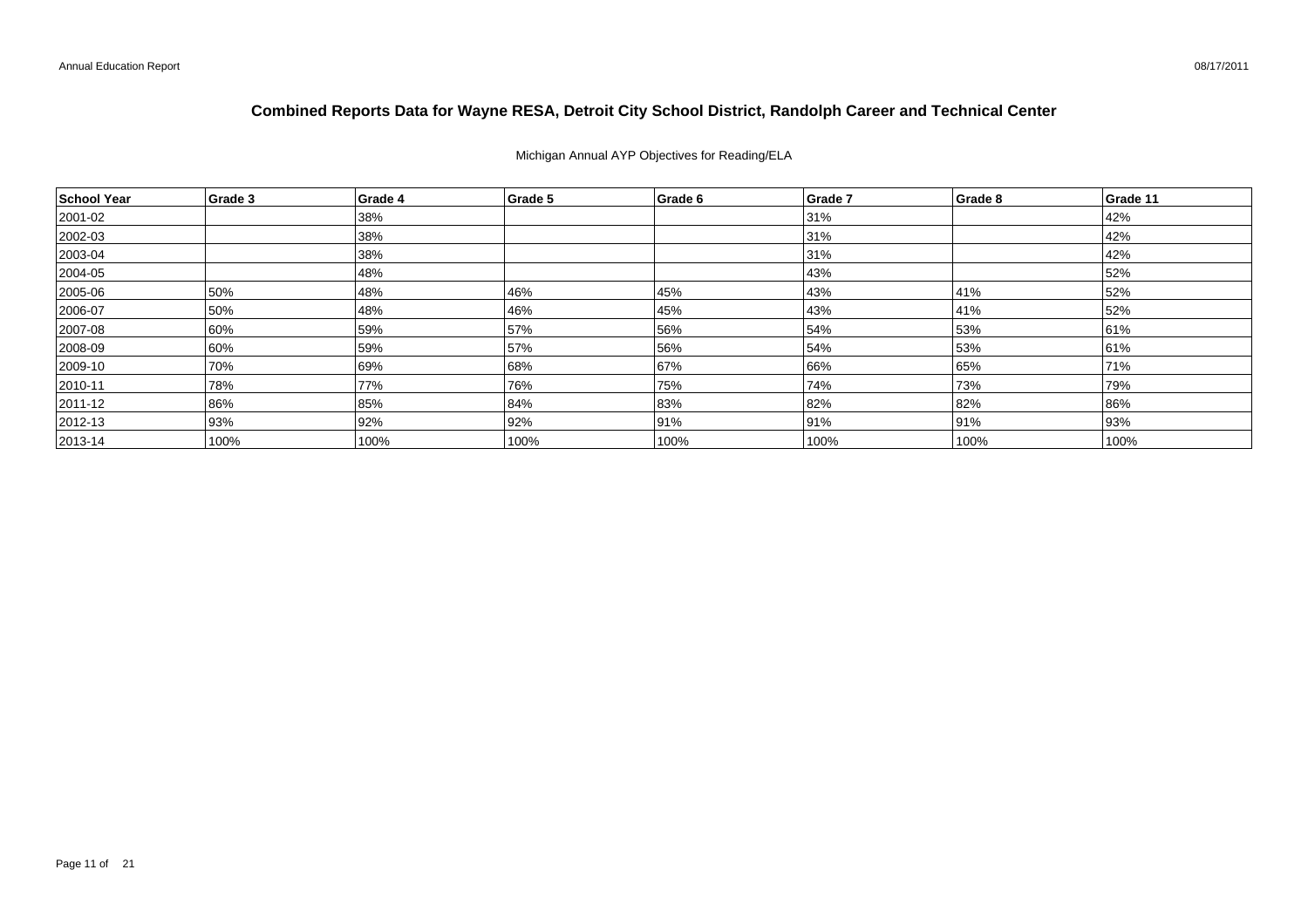#### Michigan Annual AYP Objectives for Mathematics

| School Year   | Grade 3 | Grade 4 | Grade 5 | Grade 6 | Grade 7 | Grade 8 | Grade 11 |
|---------------|---------|---------|---------|---------|---------|---------|----------|
| 2001-02       |         | 47%     |         |         |         | 31%     | 33%      |
| 2002-03       |         | 47%     |         |         |         | 31%     | 33%      |
| $ 2003 - 04$  |         | 47%     |         |         |         | 31%     | 33%      |
| 2004-05       |         | 56%     |         |         |         | 43%     | 44%      |
| $ 2005 - 06$  | 59%     | 56%     | 53%     | 50%     | 46%     | 43%     | 44%      |
| 2006-07       | 59%     | 56%     | 53%     | 50%     | 46%     | 43%     | 44%      |
| 2007-08       | 67%     | 65%     | 62%     | 60%     | 57%     | 54%     | 55%      |
| 2008-09       | 67%     | 65%     | 62%     | 60%     | 57%     | 54%     | 55%      |
| 2009-10       | 67%     | 65%     | 62%     | 60%     | 57%     | 54%     | 55%      |
| $ 2010 - 11$  | 75%     | 74%     | 71%     | 70%     | 67%     | 66%     | 67%      |
| 2011-12       | 83%     | 82%     | 81%     | 80%     | 78%     | 77%     | 78%      |
| $ 2012 - 13$  | 91%     | 91%     | 90%     | 90%     | 89%     | 89%     | 89%      |
| $ 2013 - 14 $ | 100%    | 100%    | 100%    | 100%    | 100%    | 100%    | 100%     |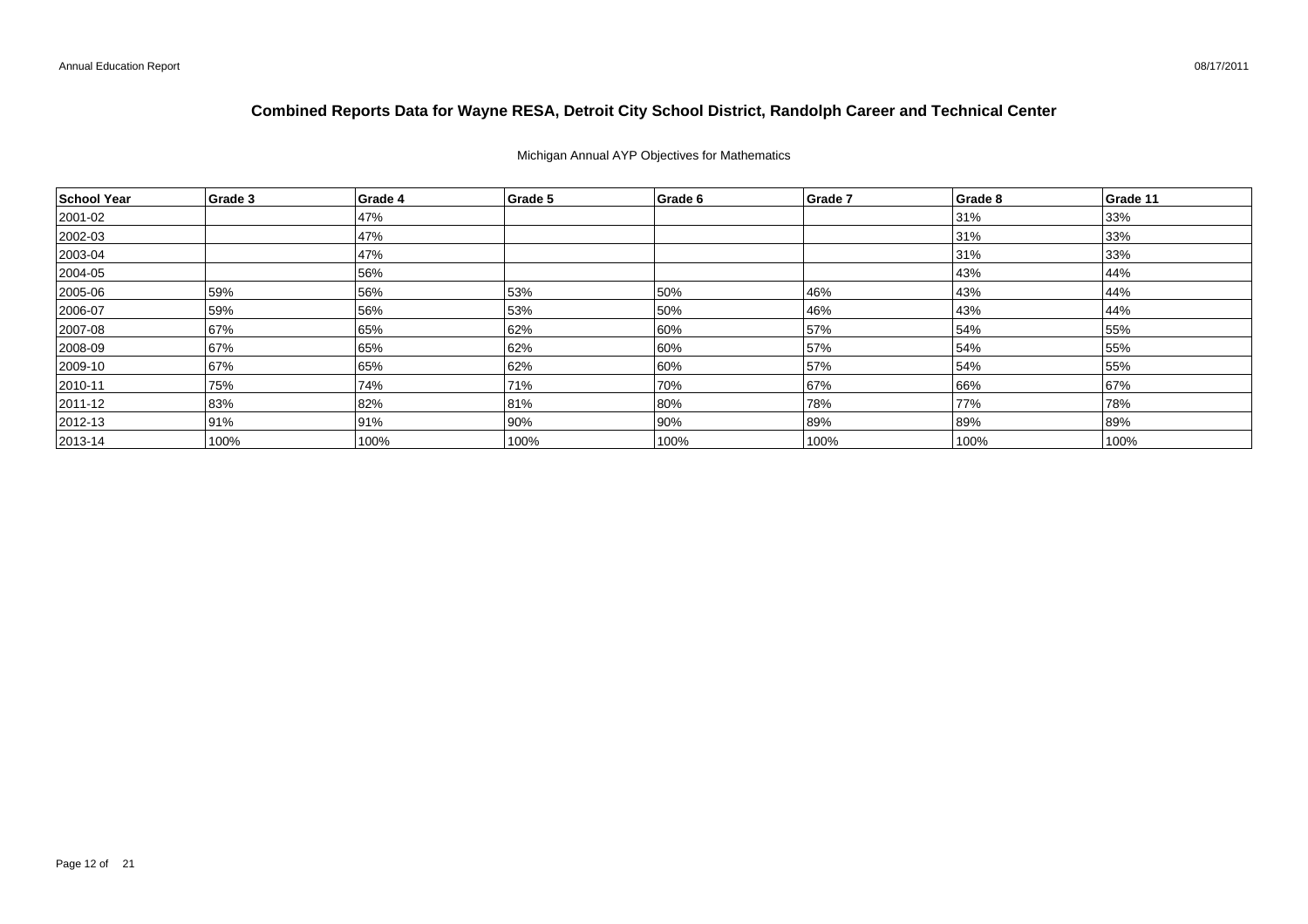School AYP Status

| Title 1 Status                                                                                                                                                                                                                                                                                                                                                                       | <b>AYP ELA/Reading Status</b> | <b>AYP Mathematics Status</b> | <b>AYP Overall Status</b> | Grade | <b>Education Yes Report Card School Improvement Status Years in Improvement</b> |  |
|--------------------------------------------------------------------------------------------------------------------------------------------------------------------------------------------------------------------------------------------------------------------------------------------------------------------------------------------------------------------------------------|-------------------------------|-------------------------------|---------------------------|-------|---------------------------------------------------------------------------------|--|
| % of Schools making AYP: 0%<br>% of Schools in School Improvement status: 0%<br>% of Schools in Corrective Action status: 0%<br>% of Schools in Restructuring status: 0%<br>% of Title I Schools making AYP: 0%<br>% of Title I Schools in School Improvement status: 0%<br>% of Title I Schools in Corrective Action status: 0%<br>% of Title I Schools in Restructuring status: 0% |                               |                               |                           |       |                                                                                 |  |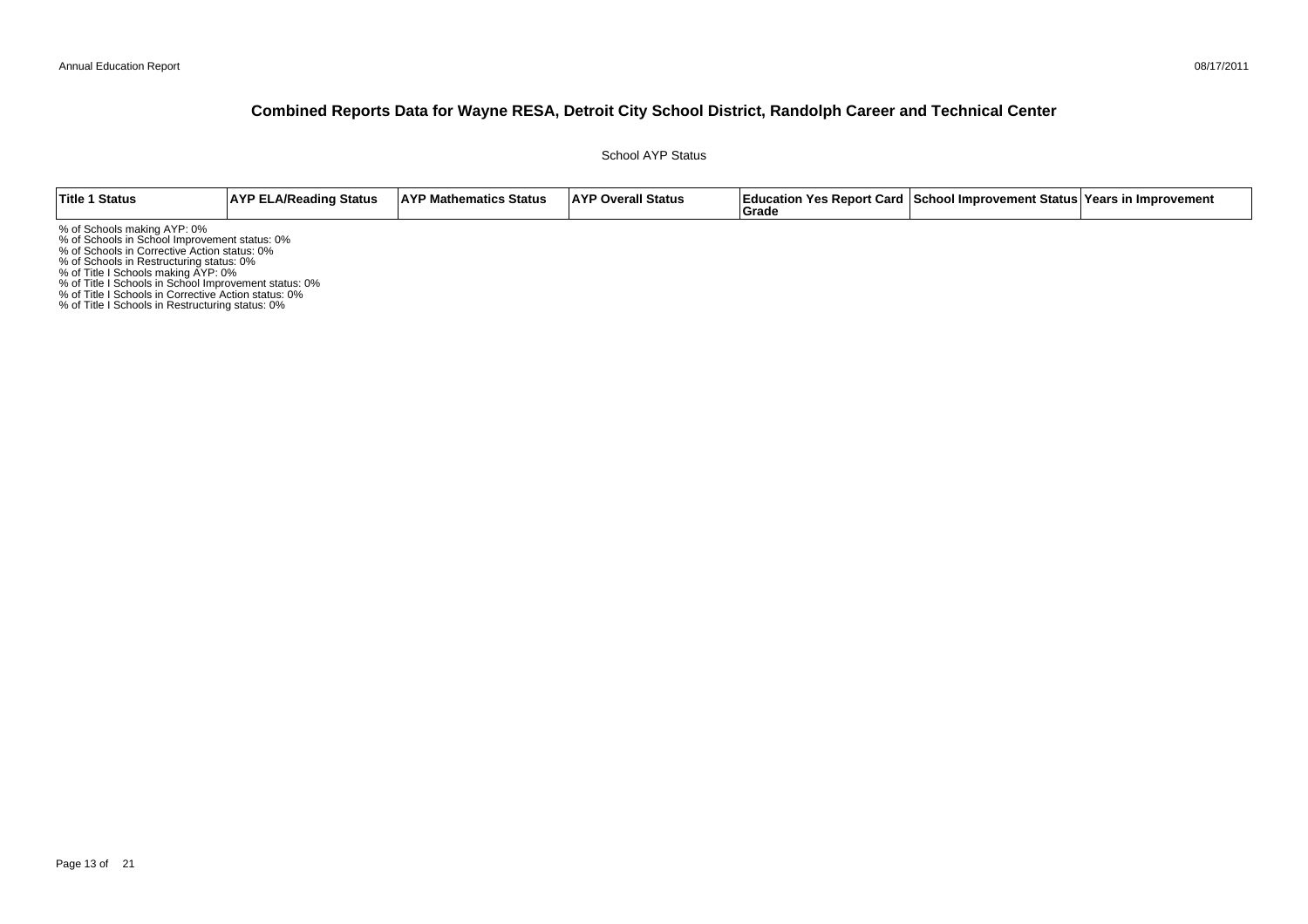Teacher Quality Data

|                                                                                                             | Other | 'B.A. | IM.A. | lPh.D |
|-------------------------------------------------------------------------------------------------------------|-------|-------|-------|-------|
| Professional Qualifications<br>of All Public Elementary and  <br>Secondary School Teachers<br>In the School |       |       | 18    |       |

Professional Qualifications are defined by the State and may include information such as the degrees of public school teachers<br>e.g., percentage of teachers with Bachelors Degrees or Masters Degrees) or the percentage of fu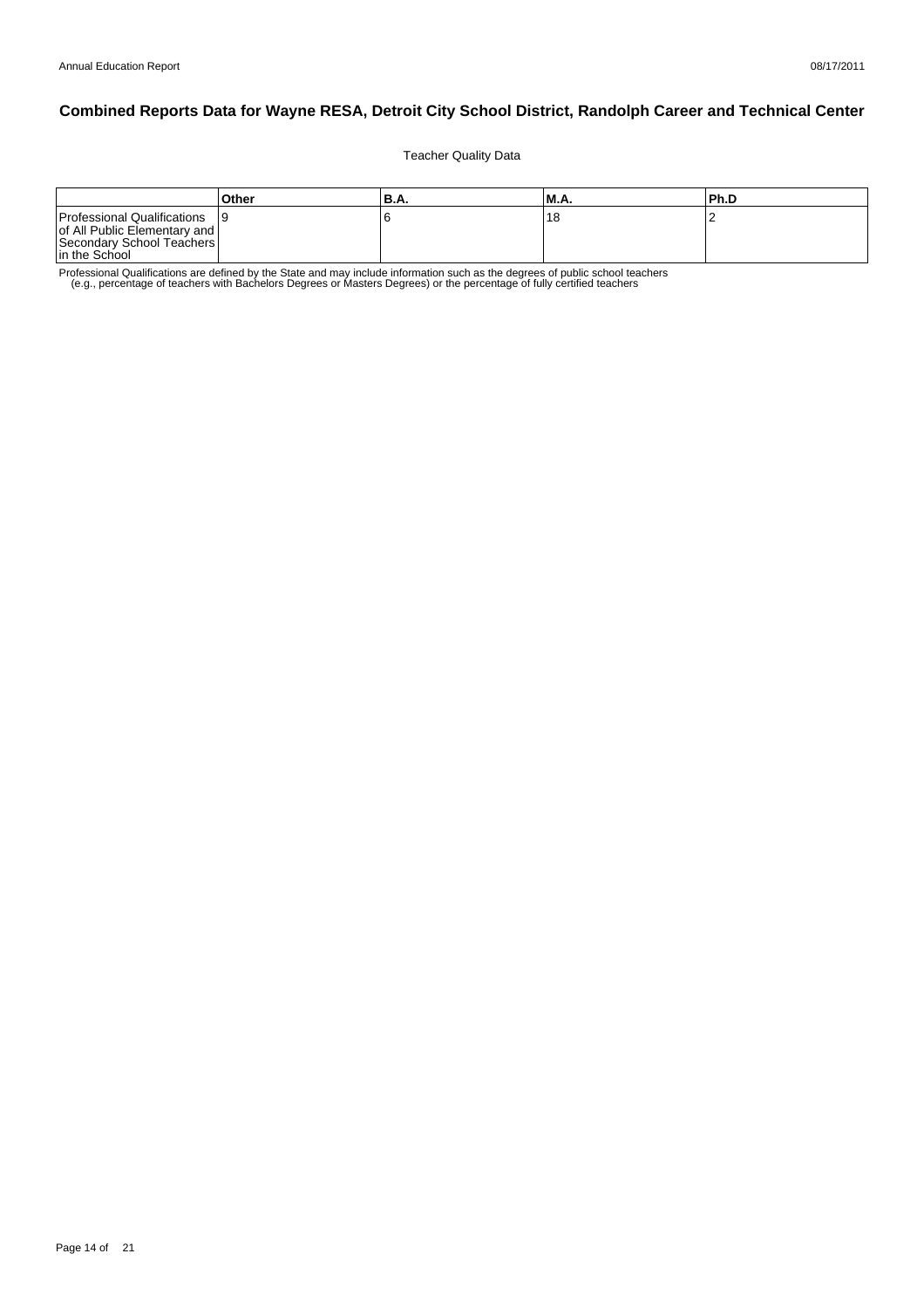Teacher Quality Data

|                                                                                                                    | <b>Certification Percent</b> |
|--------------------------------------------------------------------------------------------------------------------|------------------------------|
| Percentage of Public Elementary and Secondary School Teachers in the 134.3%<br>School with Emergency Certification |                              |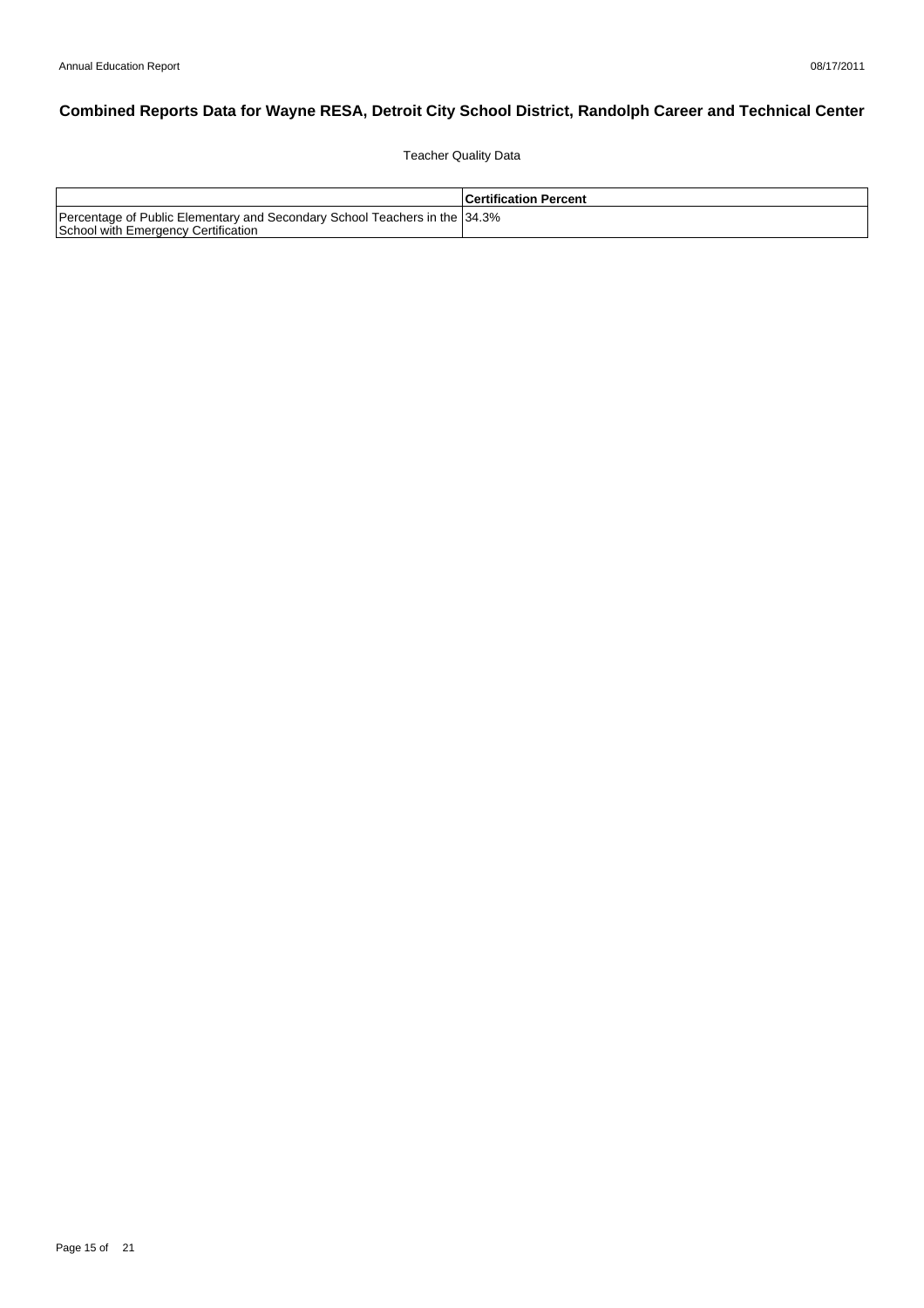Teacher Quality Data

|                                                                                                                        | School Aggregate |
|------------------------------------------------------------------------------------------------------------------------|------------------|
| Percentage of Core Academic Subject Elementary and Secondary<br>School Classes not Taught by Highly Qualified Teachers | $0\%$            |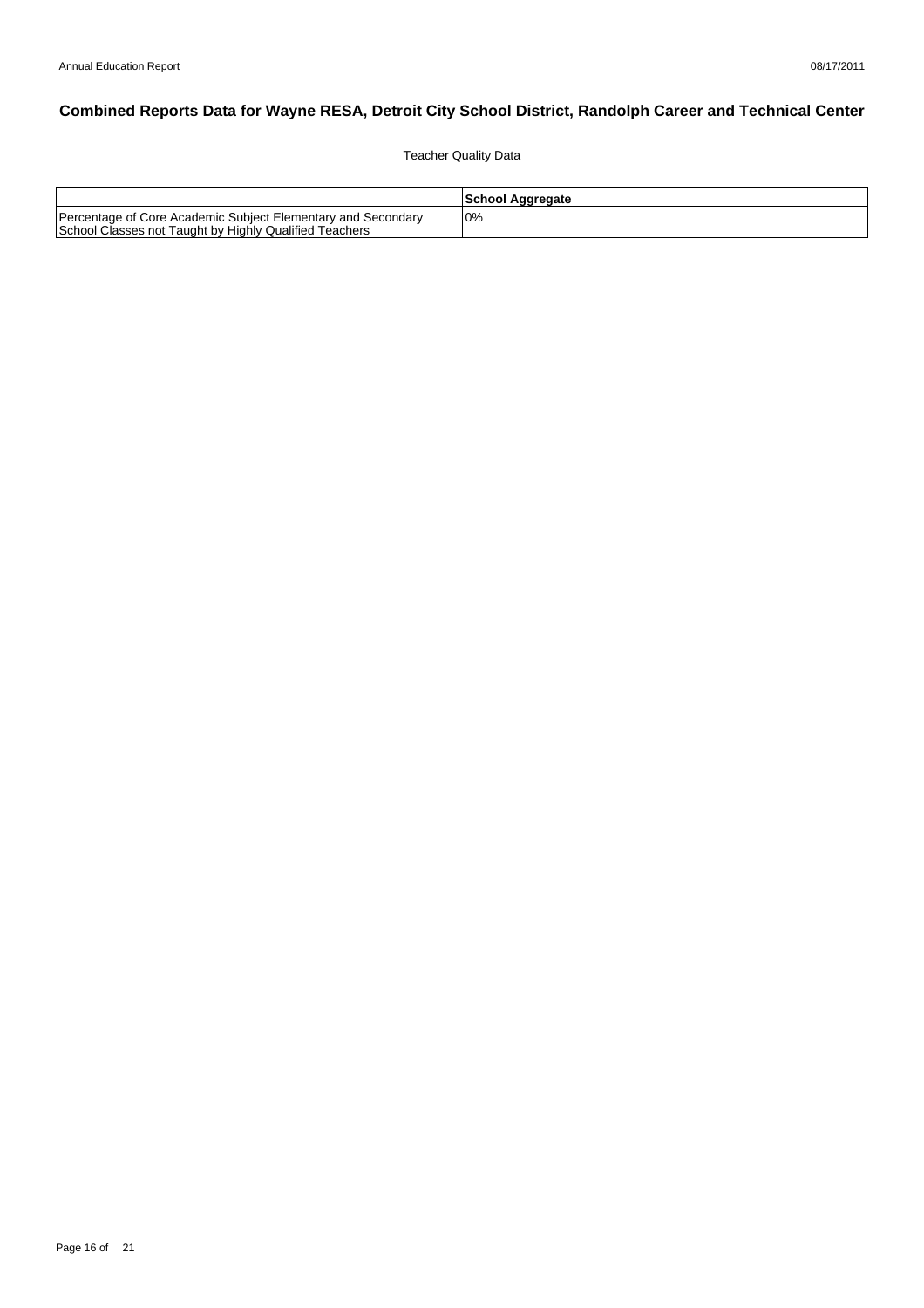| <b>Reporting Group</b>                                                                                         | <b>Percent of Students</b> | <b>Percent below Basic</b> | <b>Percent Basic</b> | <b>Percent Proficient</b> | <b>Percent Advanced</b> |
|----------------------------------------------------------------------------------------------------------------|----------------------------|----------------------------|----------------------|---------------------------|-------------------------|
| <b>All Students</b>                                                                                            | 100                        | 22                         | 43                   | 30                        | 5                       |
| Male<br>Female                                                                                                 | 50<br>50                   | 22<br>22                   | 41<br>45             | 30<br>29                  |                         |
| National Lunch<br>Program Eligility<br>∣Eligi̇̃ble<br>Not Eligible<br>Info not available                       | 43<br>56                   | 36                         | 47<br>40             | 16<br>40                  | 9<br>ŧ                  |
| Race Ethnicity<br>White<br><b>Black</b><br>Hispanic<br>Asian Amer/Pacif Isl<br>American Indian<br>Unclassified | 71<br>20<br>5<br>3         | 14<br>52<br>29<br>13       | 43<br>39<br>51<br>32 | 37<br>9<br>19<br>36<br>ŧ  | 6<br>19                 |
| Student classified as<br>having a disability<br><b>SD</b><br>Not SD                                            | 12<br>88                   | 42<br>19                   | 39<br>44             | 17<br>31                  | $\frac{2}{6}$           |
| Student is an English<br>Language Learner<br>ELL<br>Not ELL                                                    | 3<br>97                    | 48<br>21                   | 40<br>43             | 11<br>31                  | 5                       |

#### NAEP 2009 Grade 4 Mathematics Results

‡ Reporting Standards not met.<br>Note: Observed differences are not necessarily statistically significant. Detail may not sum to total because of rounding.<br>SOURCE: U.S. Department of Education. Institute for Education Scien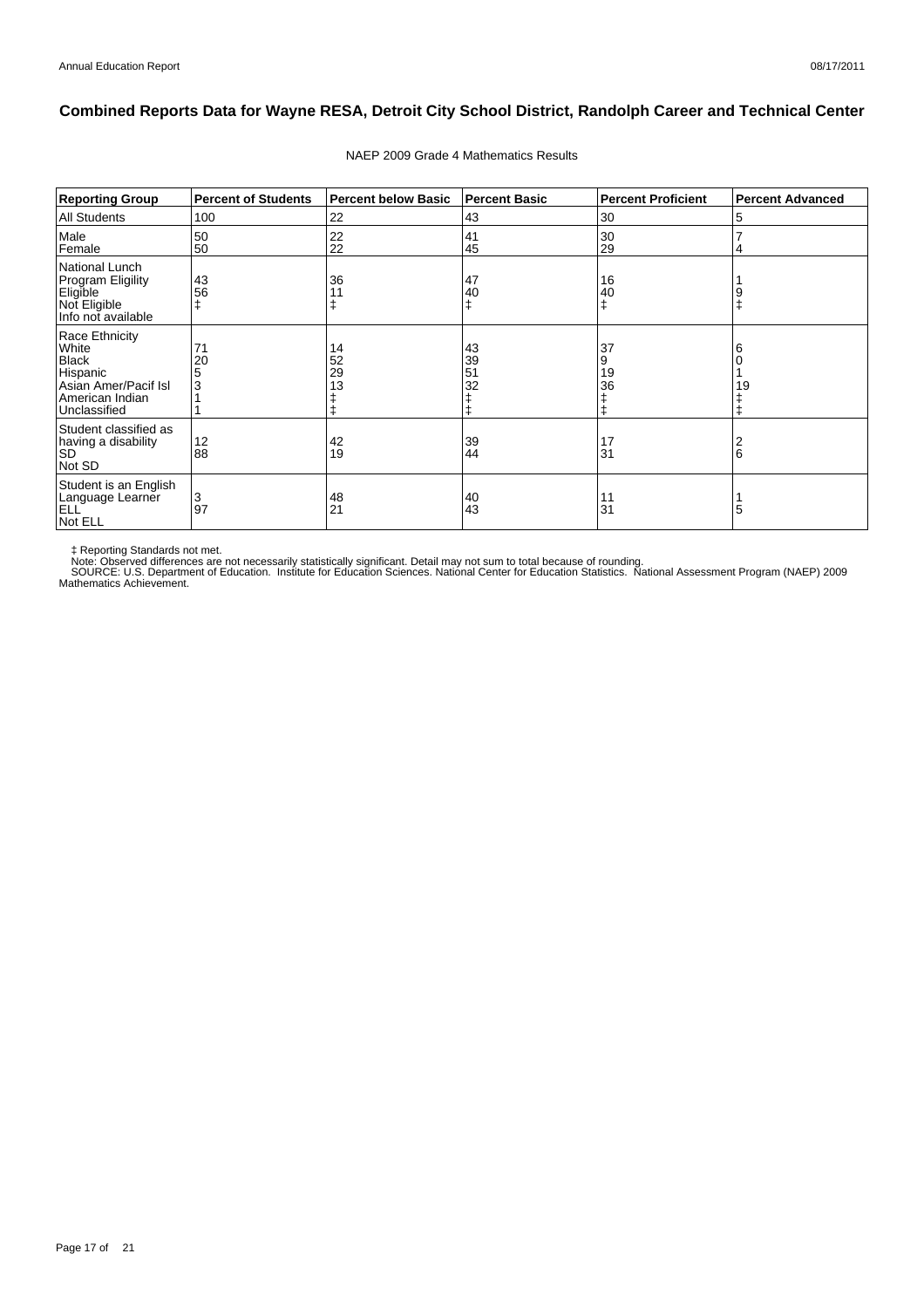| <b>Reporting Group</b>                                                                                         | <b>Percent of Students</b> | <b>Percent below Basic</b> | <b>Percent Basic</b> | <b>Percent Proficient</b> | <b>Percent Advanced</b> |
|----------------------------------------------------------------------------------------------------------------|----------------------------|----------------------------|----------------------|---------------------------|-------------------------|
| <b>All Students</b>                                                                                            | 100                        | 32                         | 37                   | 24                        | 7                       |
| Male<br>Female                                                                                                 | 51<br>49                   | 31<br>33                   | 37<br>38             | 24<br>24                  | 8<br>5                  |
| National Lunch<br><b>Program Eligility</b><br>Eligible<br>Not Eligible<br>Info not available                   | 38<br>62                   | 50<br>21                   | 37<br>38<br>ŧ        | 12<br>31                  | 10<br>ŧ                 |
| Race Ethnicity<br>White<br><b>Black</b><br>Hispanic<br>Asian Amer/Pacif Isl<br>American Indian<br>Unclassified | 74<br>18                   | 23<br>68<br>38             | 40<br>27<br>45<br>30 | 29<br>15<br>31<br>⇟       | 8<br>28                 |
| Student classified as<br>having a disability<br><b>SD</b><br>Not SD                                            | 10<br>90                   | 75<br>27                   | 22<br>39             | 2<br>27                   |                         |
| Student is an English<br>Language Learner<br>ELL<br>Not ELL                                                    | 2<br>98                    | 58<br>32                   | 32<br>37             | 10<br>24                  | 0<br>$\overline{7}$     |

#### NAEP 2009 Grade 8 Mathematics Results

‡ Reporting Standards not met.<br>NOTE: Detail may not sum to totals because of rounding. Some apparent differences between estimates may not be statistically significant.<br>NOTE: Detail may not sum to totals because of roundin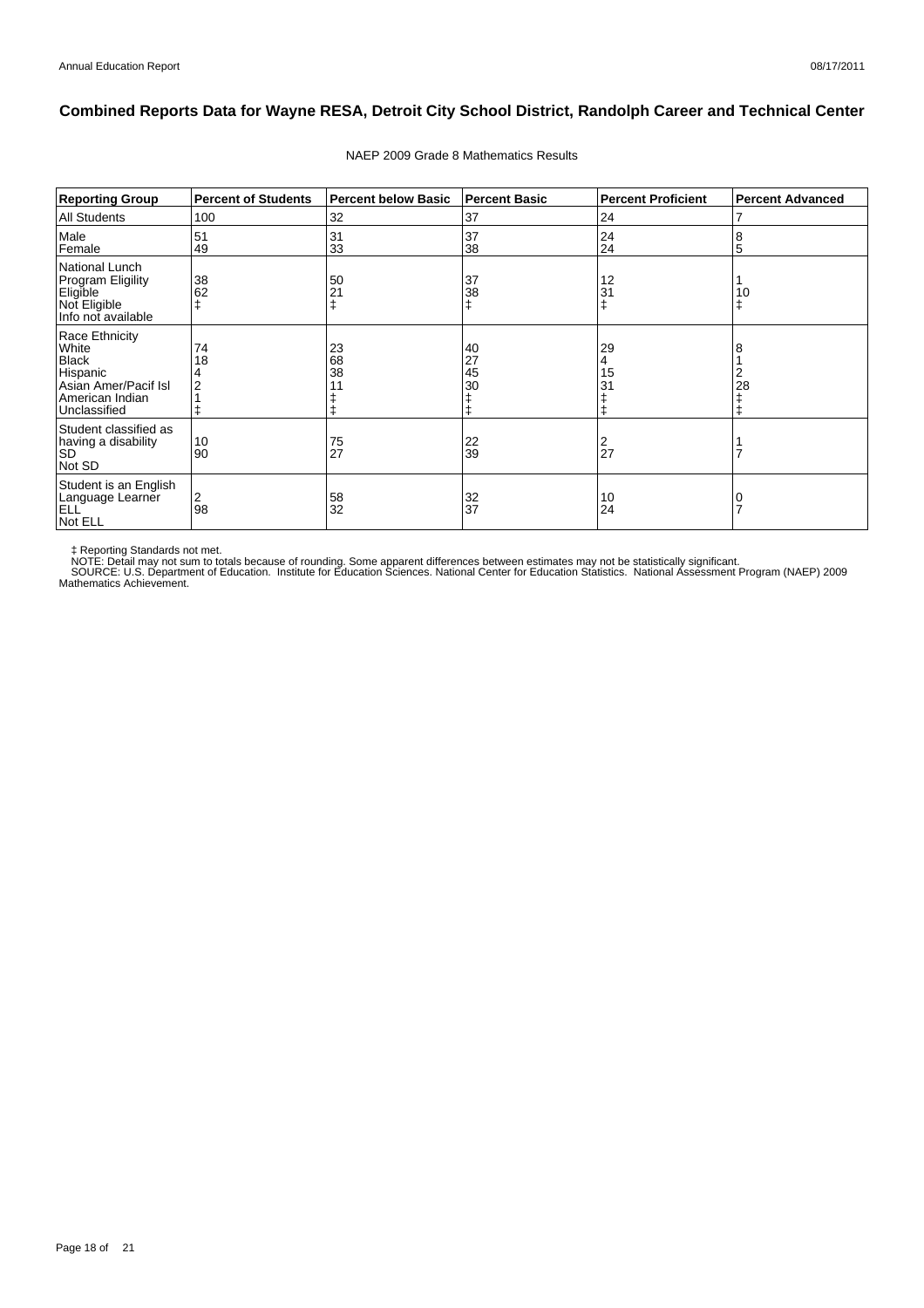| <b>Reporting Group</b>                                                                                         | <b>Percent of Students</b> | <b>Percent below Basic</b> | <b>Percent Basic</b> | <b>Percent Proficient</b> | <b>Percent Advanced</b> |
|----------------------------------------------------------------------------------------------------------------|----------------------------|----------------------------|----------------------|---------------------------|-------------------------|
| <b>All Students</b>                                                                                            | 100                        | 36                         | 34                   | 23                        | 6                       |
| Male<br>Female                                                                                                 | 50<br>50                   | 39<br>32                   | 35<br>34             | 21<br>26                  | 5<br>8                  |
| National Lunch<br><b>Program Eligility</b><br>Eligible<br>Not Eligible<br>Info not available                   | 43<br>57<br>#              | 52<br>24<br>ŧ              | 33<br>36<br>ŧ        | 13<br>31                  | 2<br>10<br>ŧ            |
| Race Ethnicity<br>White<br><b>Black</b><br>Hispanic<br>Asian Amer/Pacif Isl<br>American Indian<br>Unclassified | 71<br>19<br>3              | 28<br>65<br>49<br>21       | 36<br>26<br>34<br>37 | 28<br>15<br>25<br>ŧ       | 8                       |
| Student classified as<br>having a disability<br><b>SD</b><br>Not SD                                            | 10<br>90                   | 66<br>32                   | 24<br>36             | 8<br>25                   | $\frac{3}{7}$           |
| Student is an English<br>Language Learner<br><b>ELL</b><br>Not ELL                                             | 3<br>97                    | 65<br>35                   | 26<br>35             | 9<br>24                   |                         |

#### NAEP 2009 Grade 4 Reading Results

# Rounds to zero

‡ Reporting Standards not met.<br>NOTE: Detail may not sum to totals because of rounding. Some apparent differences between estimates may not be statistically significant.<br>SOURCE: U.S. Department of Education, Institute of Ed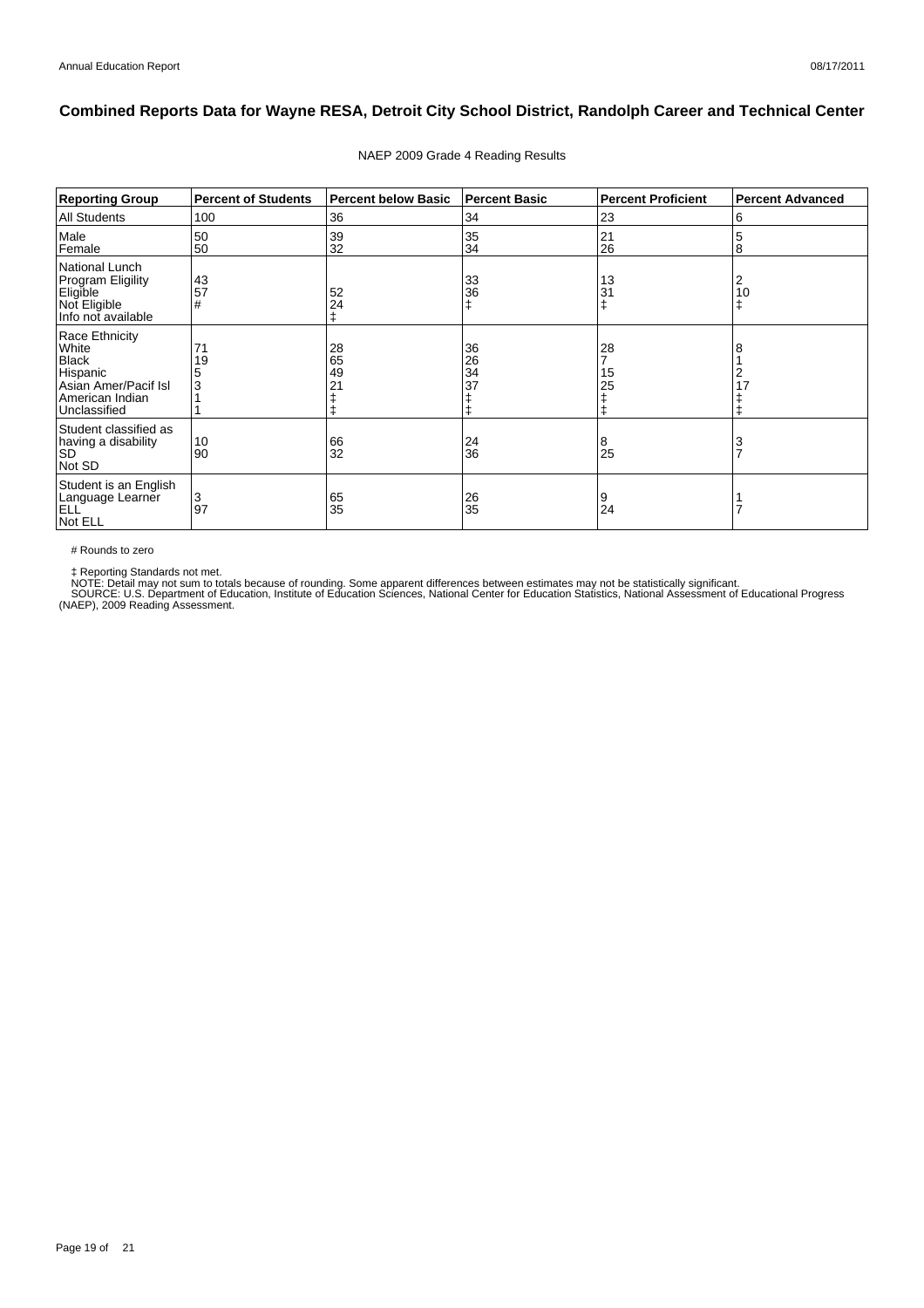| <b>Reporting Group</b>                                                                                         | <b>Percent of Students</b> | <b>Percent below Basic</b> | <b>Percent Basic</b> | <b>Percent Proficient</b> | <b>Percent Advanced</b> |
|----------------------------------------------------------------------------------------------------------------|----------------------------|----------------------------|----------------------|---------------------------|-------------------------|
| <b>All Students</b>                                                                                            | 100                        | 28                         | 41                   | 28                        | 3                       |
| Male<br>Female                                                                                                 | 51<br>49                   | 33<br>23                   | 42<br>41             | 23<br>32                  | 2<br>4                  |
| National Lunch<br><b>Program Eligility</b><br>Eligible<br>Not Eligible<br>Info not available                   | 37<br>62                   | 44<br>18                   | 41<br>42<br>ŧ        | 14<br>36                  | ∓                       |
| Race Ethnicity<br>White<br><b>Black</b><br>Hispanic<br>Asian Amer/Pacif Isl<br>American Indian<br>Unclassified | 74<br>18                   | 21<br>54<br>40             | 32<br>37<br>34       | 32<br>9<br>24             | 3                       |
| Student classified as<br>having a disability<br><b>SD</b><br>Not SD                                            | Ι9<br>91                   | 73<br>23                   | 22<br>43             | 4<br>30                   | #<br>3                  |
| Student is an English<br>Language Learner<br>ELL<br>Not ELL                                                    | 2<br>98                    | $\frac{60}{27}$            | 33<br>42             | 8<br>28                   | #<br>3                  |

#### NAEP 2009 Grade 8 Reading Results

# Rounds to zero

‡ Reporting Standards not met.<br>NOTE: Detail may not sum to totals because of rounding. Some apparent differences between estimates may not be statistically significant.<br>SOURCE: U.S. Department of Education, Institute of Ed